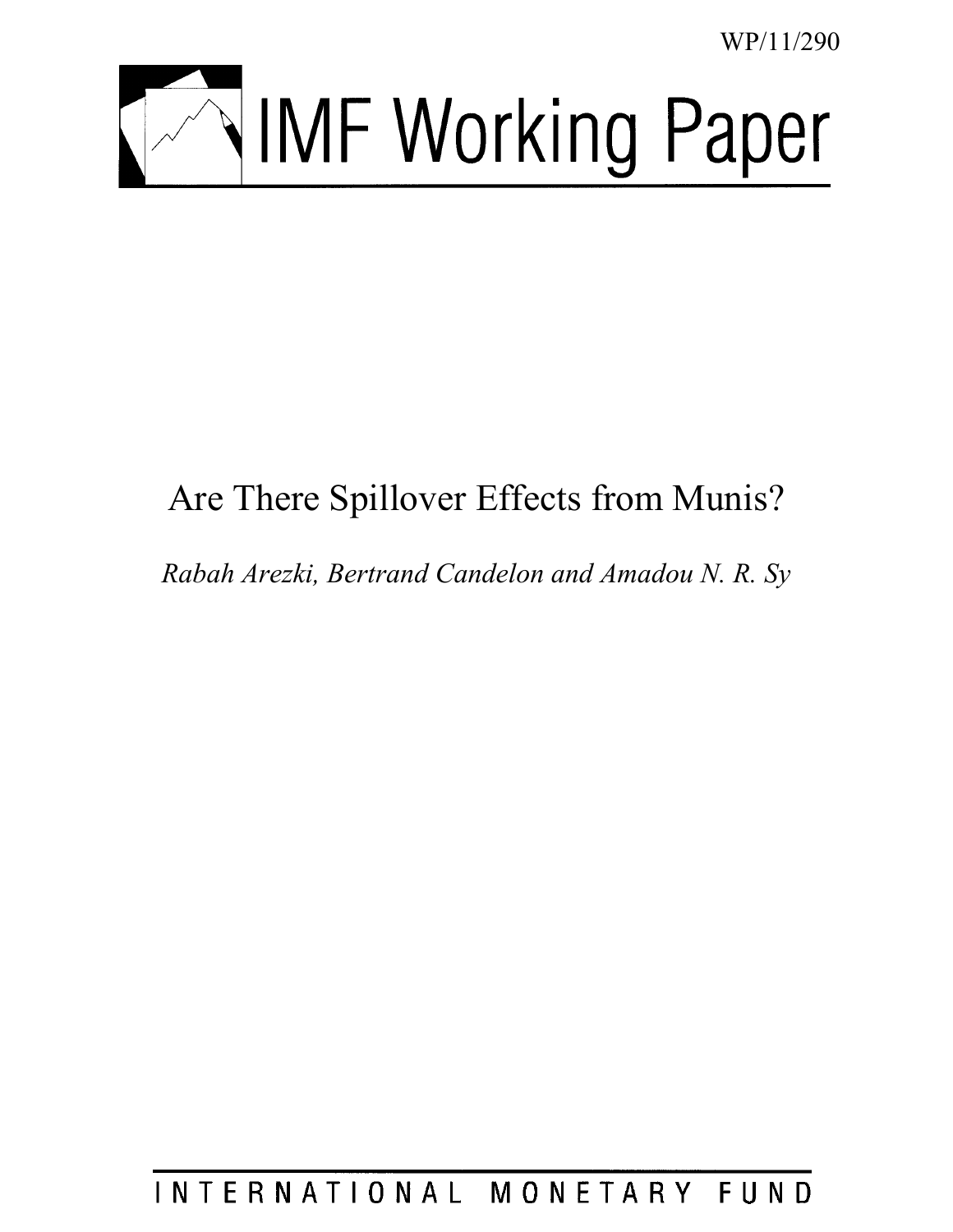### **IMF Working Paper**

#### IMF Institute

#### **Are There Spillover Effects from Munis?**

#### **Prepared by Rabah Arezki, Bertrand Candelon and Amadou N. R. Sy 1**

Authorized for distribution by Ceyla Pazarbasioglu and Marc Quintyn

December 2011

**This Working Paper should not be reported as representing the views of the IMF.**  The views expressed in this Working Paper are those of the author(s) and do not necessarily represent those of the IMF or IMF policy. Working Papers describe research in progress by the author(s) and are published to elicit comments and to further debate.

#### **Abstract**

This paper studies the spillover effects both within the bond markets for individual U.S. states and between the latter and the market for U.S. Treasury securities. We perform the Forbes and Rigobon (2002) spillover test using daily bond yield data over the period 2005 to 2011. Results are twofold. First, we find that between most markets for individual U.S. state bonds there are negative spillovers. In other words, an increase in borrowing costs in one U.S. state results in better borrowing conditions for other states. Second, we find no substantial spillover effect between shocks originating from state securities and from federal markets, except for a few large issuers. Using causality tests in the frequency domain, we find that the Treasury bond market directly causes changes in the markets for municipal bonds in both the short and long run. There is also some evidence of causality from the municipal to the Treasury bond market, but only of a long-run nature. Our results shed some light on the policy debate on the nature of spillover effects within fiscal unions.

JEL Classification Numbers: E44, G10, H77.

1

Keywords: Spillover, Bond Market, Fiscal Union.

Author's E-Mail Addresses: rarezki@imf.org; b.candelon@maastrichtuniversity.nl; Asy@imf.org.

<sup>&</sup>lt;sup>1</sup> International Monetary Fund (Arezki and Sy) and Maastricht University (Candelon). We thank Oya Celasun, Gaston Gelos, Sanjay Hazarika, Eric Le Borgne, Peter Lindner, Mico Loretan, Gian Maria Milesi-Ferretti, Jim Rowe, Lemma Senbet, Martin Sommer and Kal Wajid for useful comments and discussion. We thank Sandrine Albin-Weckert for editorial assistance and Kazim Kazimov for research assistance.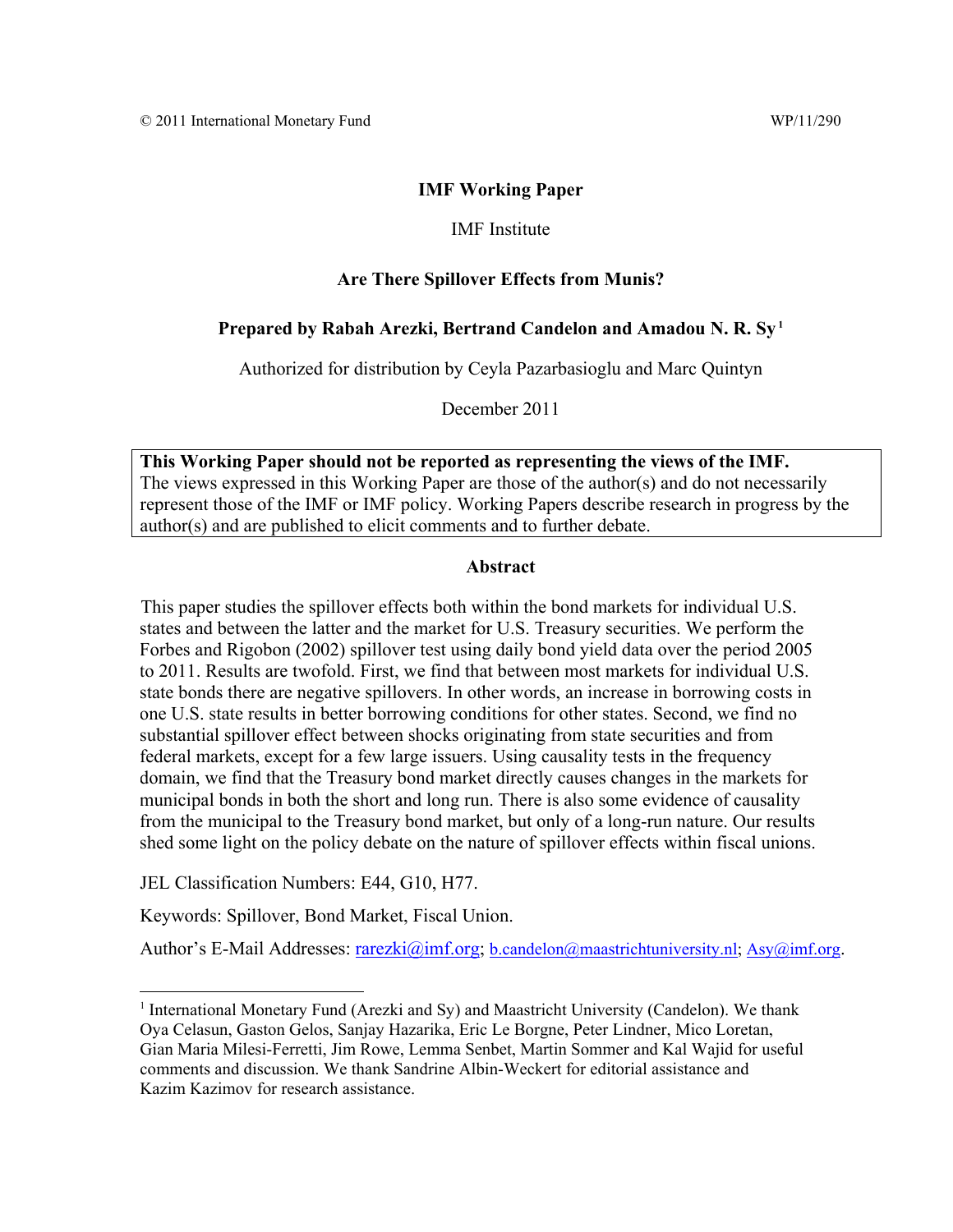# **Contents**

| <b>Tables</b>                                                                        |  |
|--------------------------------------------------------------------------------------|--|
|                                                                                      |  |
| Table 2. Forbes-Rigobon Test Statistics Between Municipal Bond Yields16              |  |
| Table 3. Forbes-Rigobon Test Statistics Between Municipal and Treasury Bond Yields17 |  |
| <b>Figures</b>                                                                       |  |
|                                                                                      |  |
|                                                                                      |  |
|                                                                                      |  |

Figure 4. Causality Test Statistics in the Frequency Domain from Municipal to....................14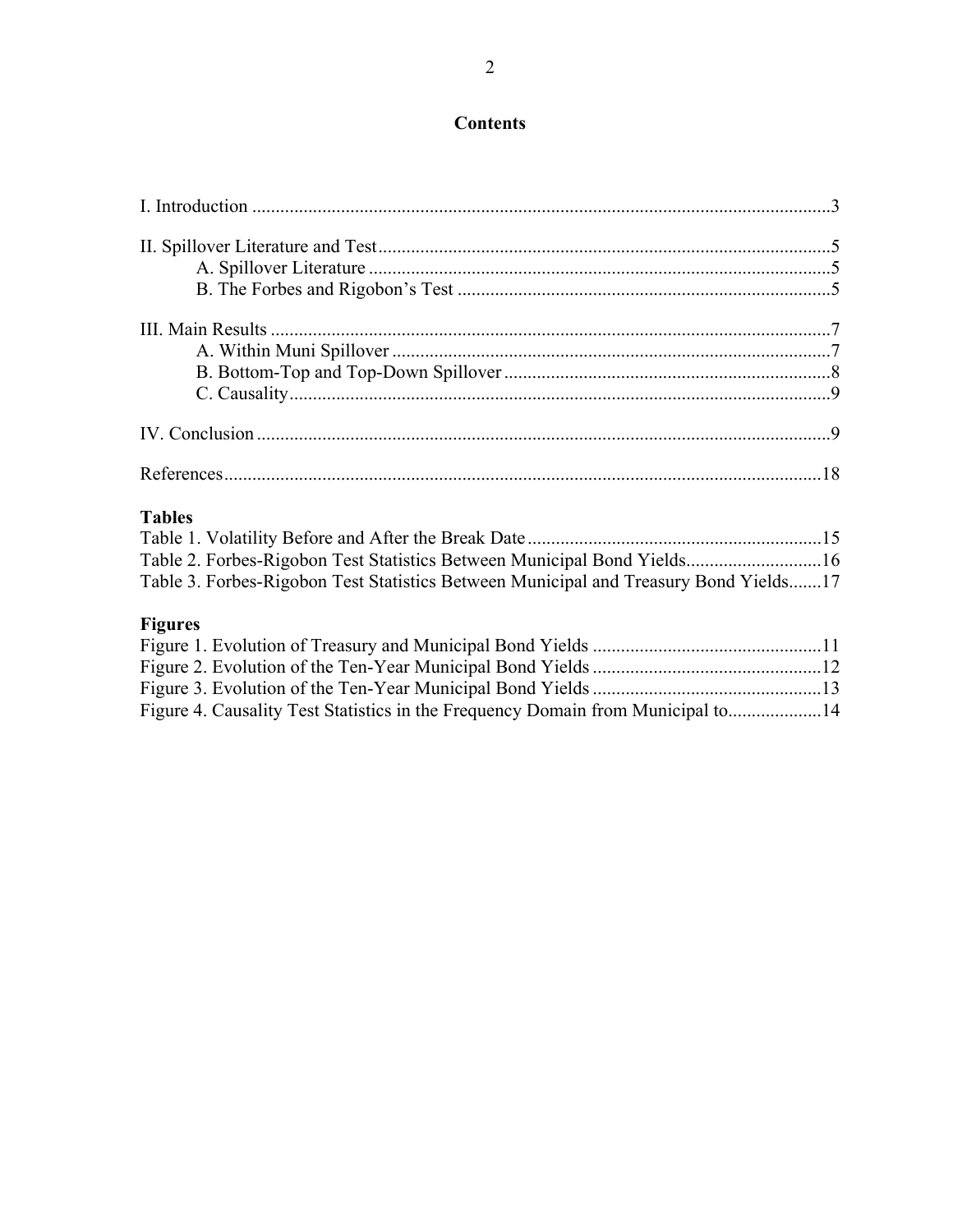#### **I. INTRODUCTION**

The market for US municipal bonds, a \$2.9 trillion tax-exempt bond market amounting to about a third of the US treasury market, has often been viewed as a safe haven by individual investors.2 The most recent U.S. state to default was Arkansas in 1933, during the Great Depression.<sup>3</sup> Throughout history there have been but a handful of state defaults—10 in the aftermath of the U.S. Civil War and eight plus the then-territory of Florida during the 1830s and 1840s (Ang and Longstaff, 2011). But in the aftermath of the financial crisis, the safety of the muni market has been questioned, especially for its largest issuers: individual U.S. states and New York City. A relevant question is whether and how shocks to individual state bond market spread to other state bond markets. Another relevant question is whether shocks to individual state bond market spread to US treasury securities and vice versa. The present paper studies the potential spillover effects both within the bond markets for individual U.S. states and between the latter and the market for U.S. Treasury securities over the period 2005 to 2011.

The housing bust, the financial crisis, and the recession have devastated state and local tax revenues. As a result, the U.S. municipal bond market has experienced worrisome signs of instability. As shown in Figure 1, the average rate on municipal bonds at times surpassed the rates on U.S. Treasury securities. In normal times, rates on municipal securities are lower than on U.S. government offerings because of the tax benefits munis receive. The now higher borrowing costs for individual U.S. states reflect concerns about their future revenues and pension obligations, among other things. In addition, there is no bankruptcy mechanism governing state defaults, unlike Chapter 9 for municipalities. In other words, U.S. states can repudiate their debt. Under the 11th Amendment to the U.S. Constitution, individual states have the same sovereign immunity as countries, and states can be sued only with their consent.

For more than three years, states have responded to investor concerns with a series of measures to address both short- and long run fiscal issues—including cutting spending, raising taxes, borrowing, and turning to the federal government for help in keeping their budgets balanced. However, there is increasing concern that if a state defaults— and many face severe budget issues—the effects would spill over to other municipal securities and even affect the market for U.S. government securities. Also, with few places left to find savings, states are rolling back funds for cities, counties, and school districts. The resulting layoffs could become a drag on the national economy at a time when the recovery from the financial crisis still appears to be fragile. The recent Standard & Poor's downgrade of the U.S. credit rating from AAA to AA+ is a further concern. Although so far it has had little, if any, effect on U.S. Treasury securities, the one-notch downgrade has increased investor worries that U.S. state bond markets might face consequences were there financial disruptions in federal

 $\overline{a}$ 

 $2^2$  The 45,000. bond issuers include state and local governments, school districts, and water authorities that sell their debt securities in the so-called muni market.

 $3$  The Jefferson County, Alabama in November 2011 is the largest-ever U.S. municipal failure.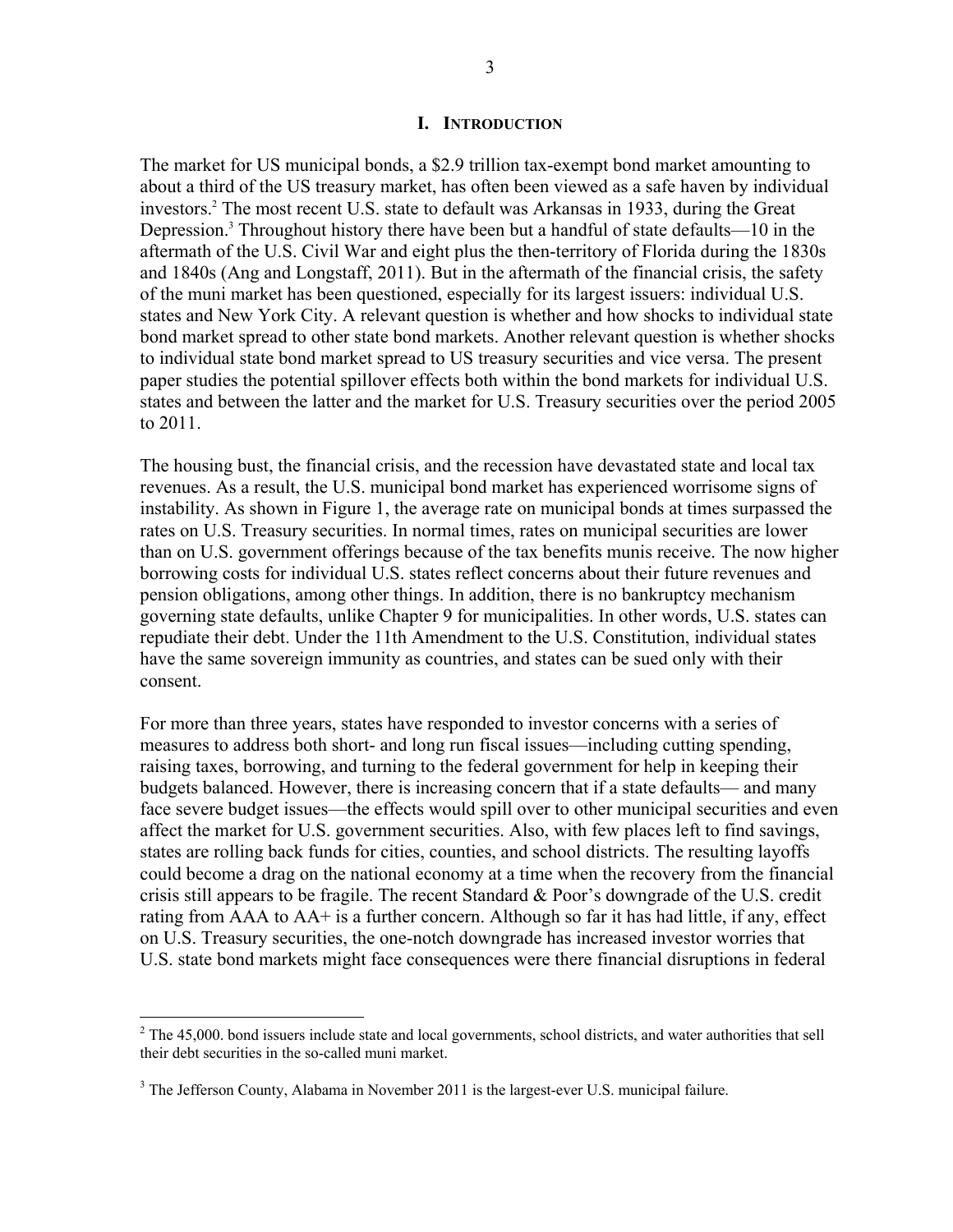markets. Moreover, the prospect of more federal budget tightening could further erode already precarious state finances.

The literature on spillover effects in financial markets, which we review in the following section, is abundant, but has so far focused mainly on spillover effects between countries. The contribution of this paper is to explore the spillover effects within the same country namely the United States. The benefits of such a study are twofold. First, it allows us to study spillover between different entities within the same institutional arrangement and culture unlike in cross-country studies. Indeed, the lack of uniformity in institutional arrangements and culture as well as other unobservable or simply difficult to measure country specific features may lead to biases in the analysis of spillover between countries. Second, analyzing spillover effects within the same country allows us to study "bottom-up" spillover effects- from bond markets for individual U.S. states to the market for U.S. Treasury securities--and "top-down" spillover effects—from the market for U.S. Treasury securities to bond markets for individual U.S. states.

From a policy standpoint, this is quite important as many existing or would be fiscal unions ought to worry not only about the potential risk of spillover from countries outside their union but also from within their own union. In turn understanding the nature of those spillovers can help inform risk management strategies both at the supra-national and subnational levels. The raging debate in Europe over whether there should be a stronger fiscal union and whether the issuance of a common euro bond would aid ailing euro area economies certainly illustrate the importance of studying spillover not only between countries but also within fiscal unions.

To study spillover effects in the markets for bonds of U.S. states and federal (that is, U.S. Treasury) securities, we empirically tested whether a shock specific to one market is transmitted to other markets. Our tests correct for the higher volatility observed during the financial crisis, starting in 2008 (Forbes and Rigobon, 2002).There are obvious linkages between U.S. states, as well as between states and the federal government (transfer payments being a good example). Those linkages could be invoked to explain spillover effects between various bond securities. In contrast, other factors such as investor psychology make spillover effects more difficult to explain. As a result, we focused on describing the nature of the spillover effects rather than trying to find a specific explanation for them.

The results presented in this paper are twofold. First, we find that between most markets for individual U.S. state bonds there are negative spillovers. In other words, an increase in borrowing costs in one U.S. state results in better borrowing conditions for other states. Second, we find no substantial spillover effect between shocks originating from state securities and from federal markets, except for a few large issuers. Using causality tests in the frequency domain, we find that the Treasury bond market directly causes changes in the markets for municipal bonds in both the short and long run. There is also some evidence of causality from the municipal to the Treasury bond market, but only of a long-run nature. The remained of the paper is organized as follows. Section II reviews briefly the so-called spillover literature and presents the Forbes-Rigobon test. Section III presents the main results. Section IV concludes.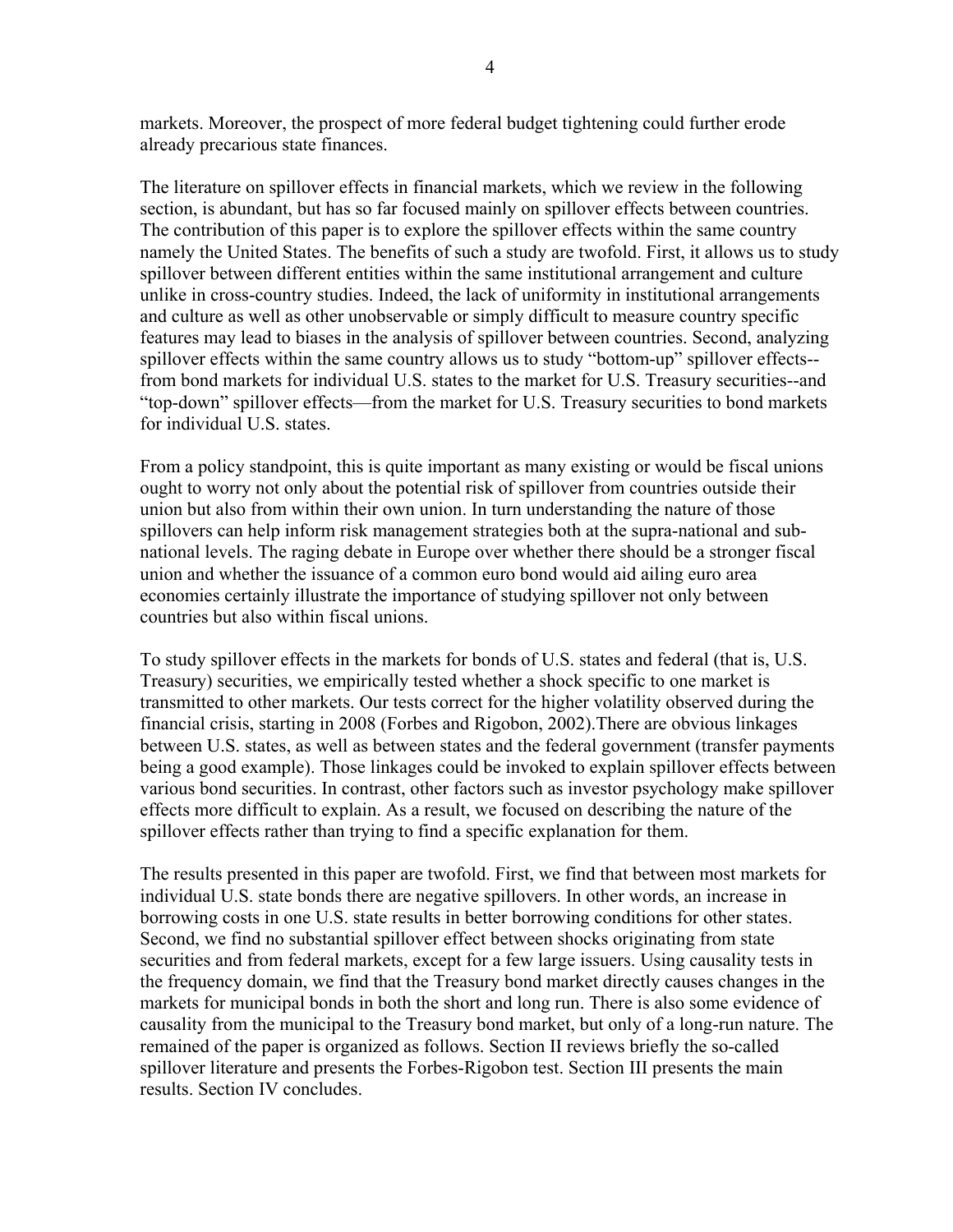#### **II. SPILLOVER LITERATURE AND TEST**

#### **A. Spillover Literature**

The literature has traditionally used the evolution of cross-units correlation to investigate the existence of potential spillover. Theoretically, there are two main strands of literature. First, the non-crisis-contingent theories consider that the propagation of shocks does not lead to a shift from a good to a bad equilibrium, but that the increase in cross-correlation is the continuation of linkages (trade and/or financial) existing before the crisis. This form of contagion is often referred to as a "strong form of contagion".

Second, the crisis-contingent theories motivates the increase in market cross-correlation after a shock in several ways including multiple equilibria based on investor psychology, endogenous liquidity shocks causing portfolio decomposition, and/or political disturbances affecting the exchange rate regime. The transmission of the crisis and the subsequent increase in cross correlation between markets is often referred to as a "weak form of contagion" or "shift-contagion". <sup>4</sup> Such an approach does not specify the channels of transmission which might be unstable and crisis-dependent. Empirical tests for weak form of contagion avoid the identification of transmission channels and focus on changing patterns of cross-market correlation. For example, the propagation of the Asian crisis from Thailand to Indonesia is revealed by a higher correlation between returns of these financial markets during the crisis period. This correlation breakdown has been considered by several empirical studies (see for instance King and Wadhwani, 1990, Calvo and Reinhart, 1995 and Baig and Goldfajn, 1998). Forbes and Rigobon (2002) (FR hereafter) shows that an increase in the unconditional correlation during a crisis may fallaciously lead to support for shift-contagion whereas it is simply driven by an increase in volatility. They thus propose to robustify the correlation for this potential bias in order to investigate the existence of shift-contagion. When considering the 1994 Mexican and the 1997 Asian crises the hypothesis of shift contagion is rejected using the FR test.<sup>5</sup>

#### **B. The Forbes and Rigobon's Test**

In the following, we present the linear framework used in Forbes and Rigobon (2002). Formally, the basic specification is a *VAR(p)* model with the following form:

$$
x_t = \Phi(L)x_t + \psi(L)z_t + \eta_t,
$$

 $\overline{a}$ 

<sup>&</sup>lt;sup>4</sup> Masson (1999) considers the particular case of "false" shift-contagion, where the increase in cross-correlation may be due to the simultaneous occurrence of macroeconomic shocks across countries. According to the "monsoonal effect" theory, this artifact of shift-contagion is likely to happen as macroeconomic shocks are correlated.

 $<sup>5</sup>$  Several recent papers have proposed other test for shift contagion. We subsequently discuss the relative</sup> performance of those tests vis-à-vis Forbes and Rigobon test.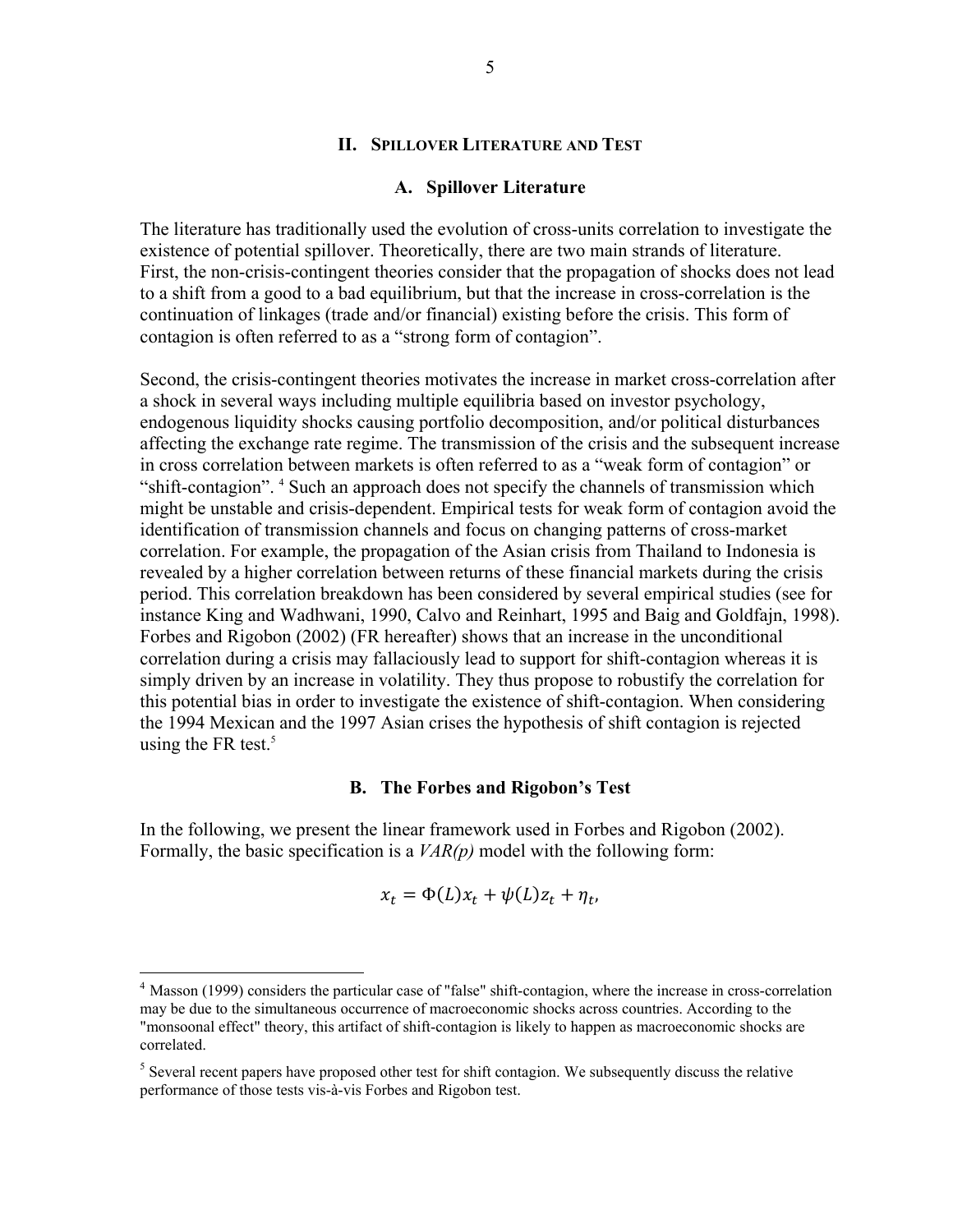where  $x_t = (x_{i,t}, x_{j,t})'$  is a bivariate vector composed of yields associated with municipal bonds issued by states  $i$  and  $j$ ,  $z_t$  is a set of exogenous variables used to control for common shocks such as S&P 500 returns,  $\eta_t$  the residuals of the *VAR* model and *p* the optimal lag order determined using the Akaike information criterion. The model requires to be correctly specified so that residuals correspond to idiosyncratic (i.i.d) shocks. The covariance matrix  $\Sigma = \eta_t' \eta_t$ , is symmetric composed of the variance of  $\eta_{i,t}$  and  $\eta_{i,t}$  on the diagonal and composed of the latter residuals correlation  $\rho$  out of the diagonal. An increase in  $\rho$ constitutes evidence of a higher level of synchronization between shocks and thus higher comovement. Forbes and Rigobon (2002) further show that using unconditional correlation,  $\rho$ , between residuals to assess spillover effects is misleading when volatility changes over time. Indeed, they prove that an increase in the unconditional correlation during a crisis may fallaciously lead to support for shift-contagion whereas it is simply driven by an increase in volatility. They thus propose to robustify the correlation for this potential bias in order to investigate for contagion. Formally, FR correction is as follows:

$$
\rho_t^u = \rho_t \sqrt{\frac{1 + \delta_t}{1 + \delta_t \rho_t^2}},
$$

where  $\rho_t^u$  is the unadjusted (or conditional) correlation coefficient,  $\rho_t$  is the actual (or unconditional) correlation coefficient, and  $\delta_t$  is the relative increase in the variance of  $x_t$ :

$$
\delta_t = \frac{\sigma_{xx}^{high}}{\sigma_{xx}^{low}} - 1,
$$

where  $\sigma_{xx}^{high}$  is the VAR residuals' variance in the sub-sample with high variance and  $\sigma_{xx}^{low}$  is the variance in the low variance sub-sample.

While Forbes and Rigobon remains commonly used in the empirical literature on spillover, several other spillover tests have been recently put to the fore including Favero and Giavazzi (2002), Bae et al. (2003) and Pesaran and Pick (2007) to name but a few. Dungey et al. (2005) evaluate the relative performance of these tests using Monte Carlo simulations. They found evidence that Pesaran and Pick test is "under-sized." In other words, Pesaran and Pick test points too often to the absence of spillover effects. In contrast Bae et al. and Favero and Giavazzi tests is found to be "over-sized." In other words the later test points too often to the presence of spillover effects. Dungey et al. (2005) found that a version of Forbes and Rigobon test, where the low and high volatility sub-samples are independent, performs relatively better than the other tests. In the present analysis we thus use the very same version of the Forbes and Rigobon test as in Dungey et al (2005).<sup>6</sup>

1

<sup>&</sup>lt;sup>6</sup> As a robustness check we also used two other versions of the Forbes and Rigobon test detailed in Dungey et al. (2005). Note that Dungey et al. (2005) also recommend the use of a multivariate version of the Forbes and Rigobon which is impracticable in our case given the large number of states involved. We found that the main result presented in the present paper is unchanged. Results are not reported in tables but are available upon request.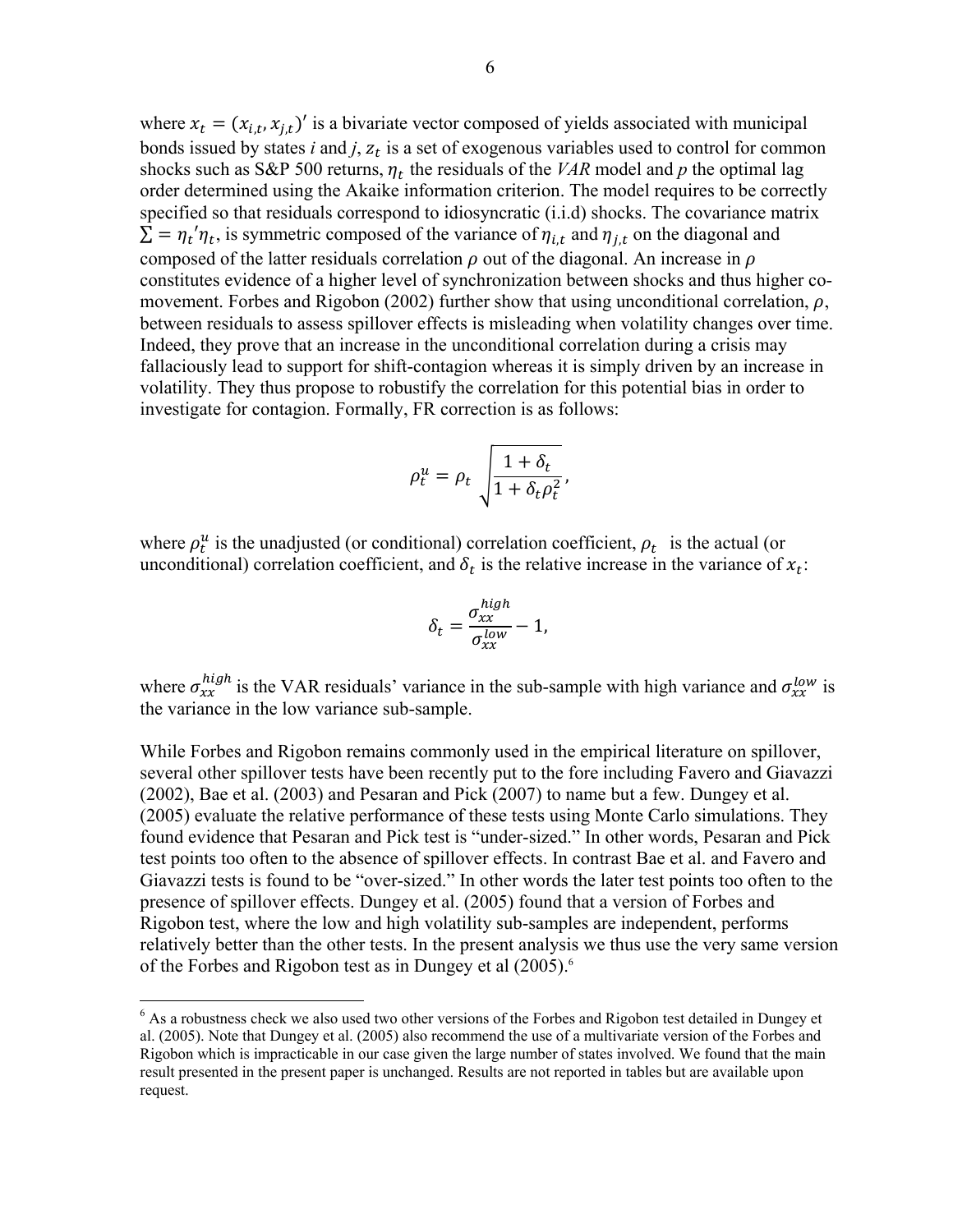#### **III. MAIN RESULTS**

In this section we present the results of two main exercises using daily 10-year municipal and treasury bond yields data from Bloomberg for the period going from 01/01/2005 to 01/13/2011. **The 10-year Treasury yield is the constant maturity yield. The yield for each state for each month is estimated from a yield curve populated with general obligation bonds issued by the state government and municipalities in the state. All bonds have the same average rating as the state general obligation. The option-free yield curve is built using option adjusted spread model. The yield curve is based on contributed pricing from the municipal securities' rule-making board, new issue calendars, and other proprietary prices contributed to Bloomberg.** 

Figures 2 and 3 show the evolution of the twenty two largest US municipal bond issuers included in our sample. First, we consider the potential spillover between those municipal bond markets. Second, we consider the potential spillover between municipal bond market and treasury securities. As discussed the above section, we first need to identify a break date such that the increase in the VAR residuals' variance between the two resulting sub-samples is maximum. We find the break date to be August  $29<sup>th</sup>$ , 2008 as illustrated in table 1.<sup>7</sup>

#### **A. Within Muni Spillover**

Table 2 reports the FR spillover test statistics. The statistic follows asymptotically a student distribution so that a test statistics higher (lower) than 1:96 supports (rejects) the presence of spillover. The sign of the test statistic is also important as a positive test statistic for a given pair of states indicates that a negative or positive shock in a one bond market is associated with a similar co-movement in the yield of the other state bond market. On the contrary, a negative test statistic for a given pair of states indicates opposite co-movement between the yields of those two states' bond markets. Overall, the results indicate that during a period of volatility, investors seek "safer" municipal investments—a sort of "flight to safety" that occurs during financial crises when investors (domestic and international) become less concerned about yield and more concerned about the safety of their funds and buy U.S. Treasury securities, long considered one of the world's safest investments. In other words, an increase in borrowing costs in one U.S. state results in better borrowing conditions for other states. We find that other states benefit through lower borrowing costs (bond yields) when a few of the largest municipal issuers—such as the states of California (the largest of all), Georgia, and Maryland and the City of New York—experience problems (in other words, the spillover is negative).

In this paper, we do not study in detail the transmission channels between different muni markets. One potential explanation for our present finding is that domestic US retail

<sup>&</sup>lt;sup>7</sup> The main results presented in this paper are robust to alternate break date.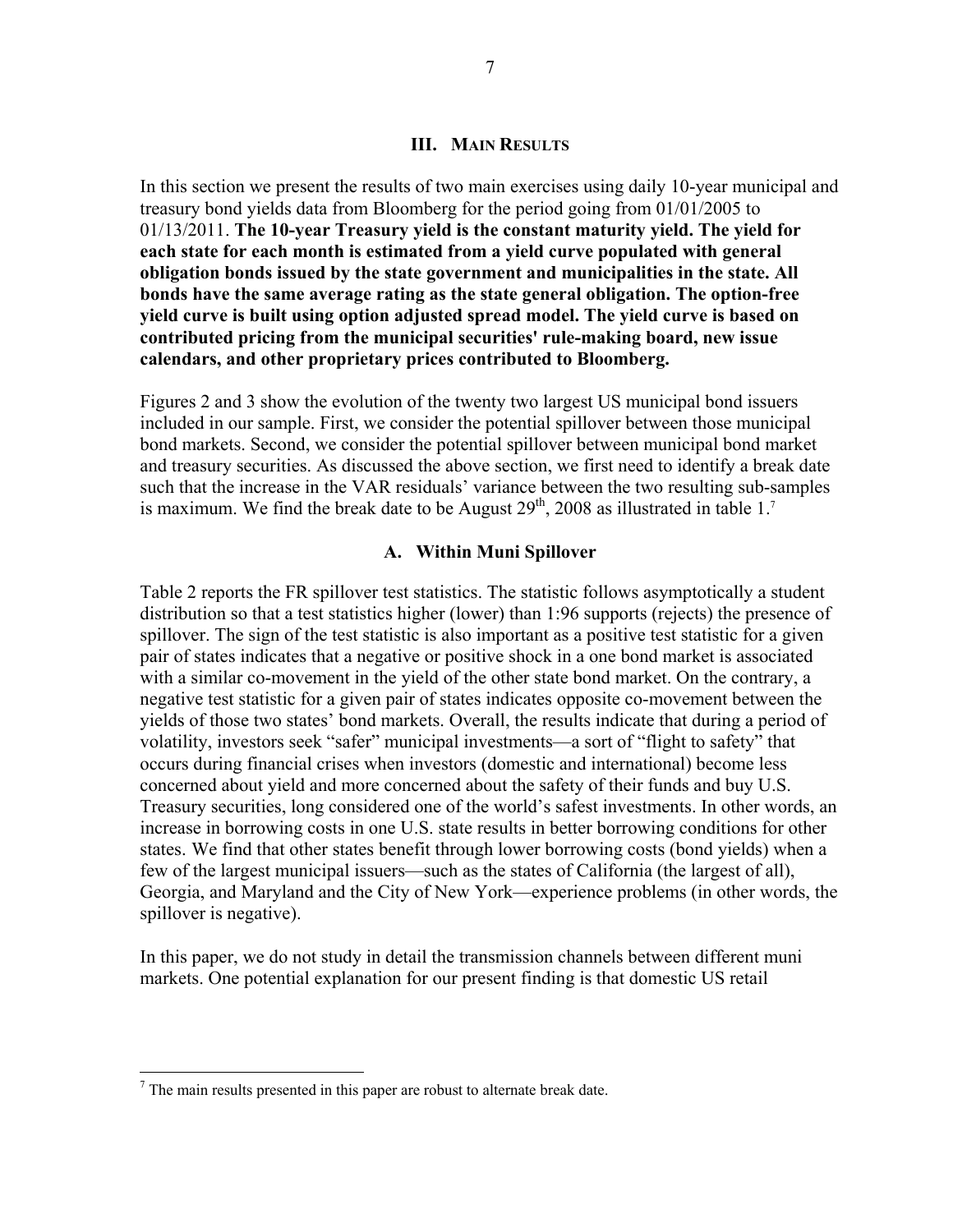investors, the main holders of state debt, invest through muni bond funds.<sup>8</sup> Muni bond funds are dedicated mutual funds which hold portfolios of muni bonds. Our results could thus suggest that those funds, perhaps because of their dedicated nature, reallocate funds to other state bonds (as opposed to other type of securities), following a negative shock to a particular state bond market.

In addition to higher yield, technical considerations such as lower market liquidity and worsening credit rating quality below a particular threshold can lead to portfolio rebalancing by institutional investors seeking to comply with their investment mandate. Tax considerations are also important for municipal bond investors, for instance, investors resident in a particular state benefit from state and local tax exemptions, which could lead them not to sell such bonds even following a negative shock. This behavior would lead to low or no correlation between bonds issued by different states. In contrast, a market selloff following a herding behavior by investors would affect most of the asset class and lead to positive correlation between different states.

There are a handful of states, such as Connecticut and Florida, where the correlation is positive— that is, their borrowing costs increase when another state is having problems. On balance, though, market participants so far have not penalized most U.S. states when there is heightened stress in another state's bond market.

# **B. Bottom-Top and Top-Down Spillover**

Table 3 provides the FR test statistics between treasury securities and municipal bonds. Overall, we found no substantial spillover effects between shocks originating from state securities and federal markets, except for a few large issuers. Indeed, for a few states that are among the largest borrowers, we found that problems in their market can lead to troubles in the federal market. We found evidence of positive spillover—albeit below the conventional level of significance—between the U.S. Treasury market and the markets for New Jersey, Texas, Washington state, and New York City—with the strongest result for New York City. But when it comes to the largest municipal bond issuer in the United States, California, we found a negative spillover with the market for U.S. Treasury securities. Our results indicate that the yields on bonds issued by the state of California and those on federal government securities move significantly in opposite directions following a shock to both bond markets. Overall, our analysis suggests that in only a few key states are bond markets linked with the Treasury bond market. A shock to the bond market in one of these states may lead to heightened instability in the Treasury bond market. To evaluate the robustness of our results, we used additional lags and controlled for S&P 500 returns. We concluded that our findings were robust.

 $\overline{a}$ 

<sup>&</sup>lt;sup>8</sup> Data from the Federal Reserve Board indicate that as of 2010, holders of US muni bonds included households (37 percent of total), mutual funds (18 percent), property and casualty insurance (12 percent), money market funds (11 percent), commercial banks (9 percent), life insurance (4percent), and other investors (9 percent).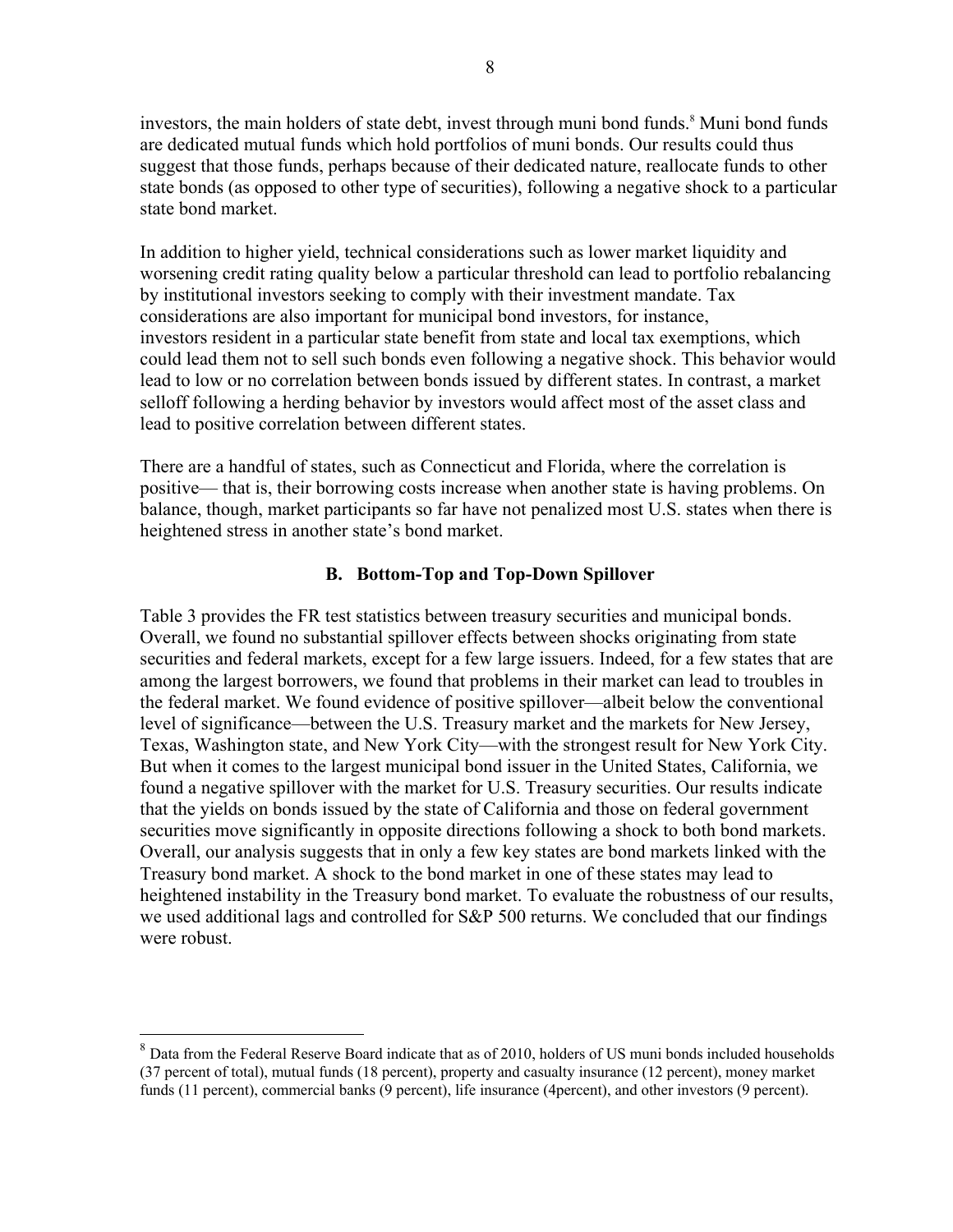## **C. Causality**

One remaining question was whether the spillover between the municipal bond market and the Treasury bond market is short run, long run, or both. We also needed to sort out the direction of the shocks—whether they went primarily from the Treasury market to the muni markets or vice versa. The empirical tests we used to determine spillovers do not say much about the direction of the transmission of shocks. The approach is also silent on whether the evidence is of a short term or long-term nature.

To explore this avenue, we used a causality test that allowed us to sort out which way shocks are transmitted and whether they have a short- or long-term effect (Breitung and Candelon, 2006). The test consists in a granger causality test in the frequency domain, indicating whether the null of no causality cannot be rejected and whether the frequency is close to zero (far from zero) implying a long (short) dependence. Figures 4 and 5 present the causality test statistics in the frequency domain respectively from municipal to treasury bond yields and from treasury to municipal bond yields.

Using Breitung and Candelon test, we found that the Treasury bond market directly causes changes in the markets for municipal bonds in both the short and long run. There is also some evidence of causality from the municipal to the Treasury bond market, but it is only of a long-run nature. Depending on whether the spillover effects between states and between state securities and federal markets are positive or negative, those results suggest that structural reforms that have a positive impact on the federal budget in the long run will also benefit or worsen the borrowing condition of U.S. states. Similarly, reforms at the state level should help either reduce or increase the cost of borrowing for the federal government.

### **IV. CONCLUSION**

This paper has investigated the spillover effects both within the bond markets for individual U.S. states and between the latter and the market for U.S. Treasury securities. We found that between most markets for individual U.S. state bonds there are negative spillovers. In other words, an increase in borrowing costs in one U.S. state results in better borrowing conditions for other states. We also found no substantial spillover effect between shocks originating from state securities and from federal markets, except for a few large issuers. Using causality tests in the frequency domain, we found that the Treasury bond market directly causes changes in the markets for municipal bonds in both the short and long run. There is also some evidence of causality from the municipal to the Treasury bond market, but only of a long-run nature.

There are potentially important policy lessons to be drawn from that evidence of spillover from and within the muni market—and they are not limited to the United States. Fiscal unions with developed bond markets for securities issued by states or provinces should not simply worry about the potential spillover from neighboring countries but also investigate thoroughly the nature of the spillover across their sub-national bond markets and between those markets and their supra-national bond market. The design of risk management policies must be informed by the nature of those linkages and adapted to their evolving nature. In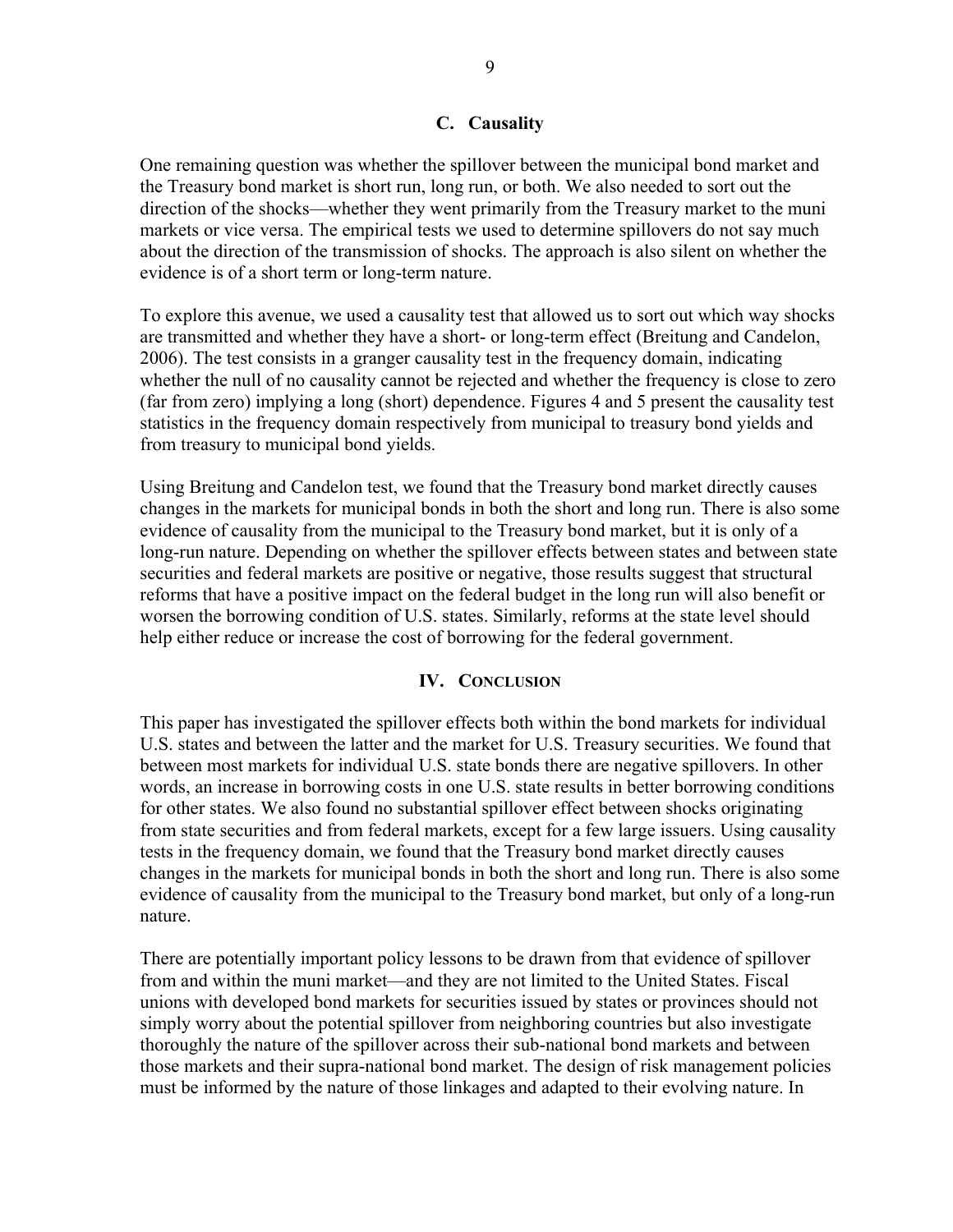Europe, a debate is raging over whether there should be a stronger fiscal union and whether the issuance of a common euro bond would aid ailing euro area economies.

But it is important to reflect on the impact that such fiscal union would have on linkages between bond markets in euro area economies. This study suggests that the markets for individual U.S. state bonds are prone not to contagion but rather to flight to quality, which implies that the problems in one state did not make matters worse for other states and thus did not increase systemic risk. Would this be a byproduct of more fiscal union? Further research is needed to help answer this important question, perhaps by providing further insights both theoretically and empirically.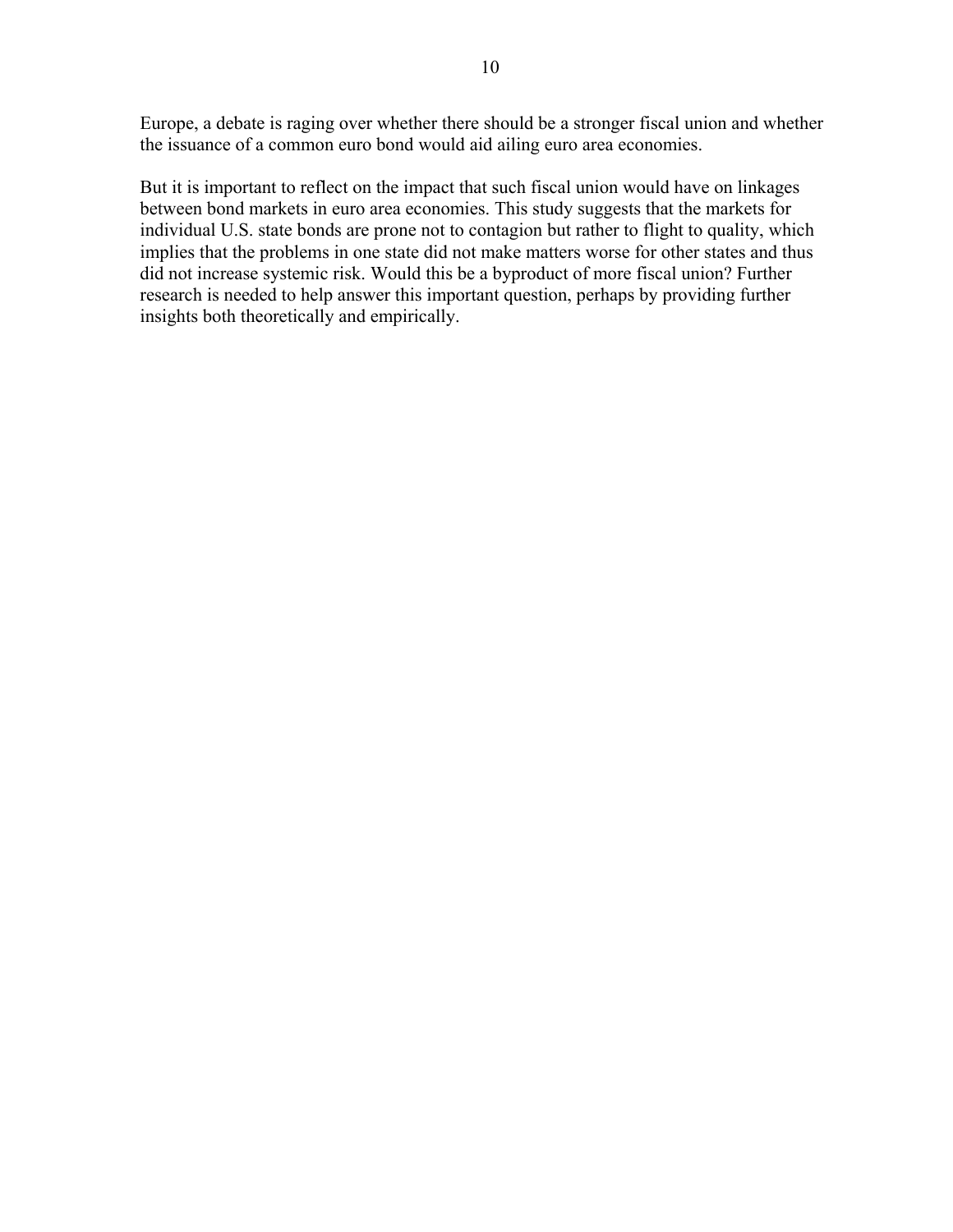

**Figure 1. Evolution of Treasury and Municipal Bond Yields** 

Note: Data are from Bloomberg and Haver Analytics.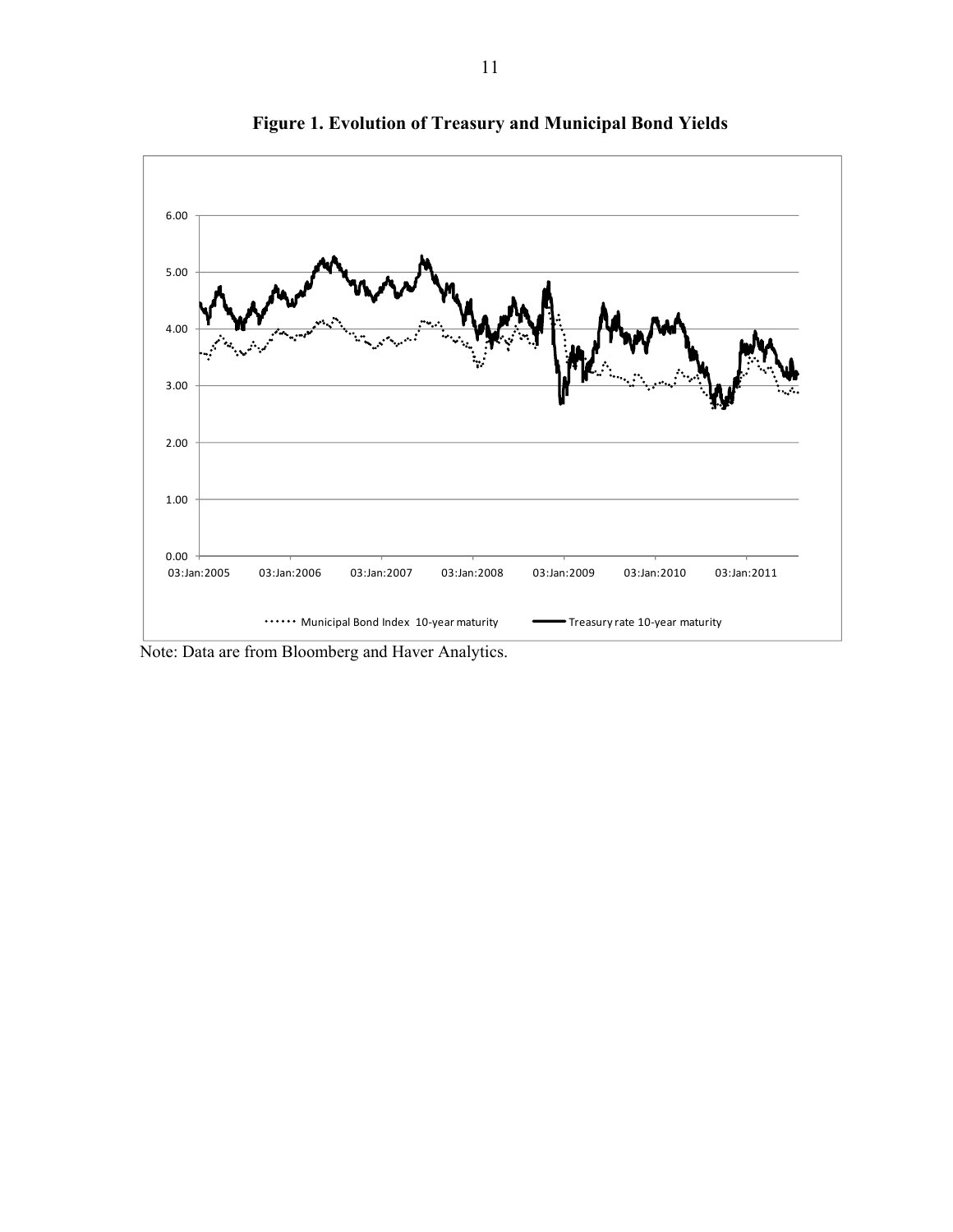

**Figure 2. Evolution of the Ten-Year Municipal Bond Yields** 

Note: The graphs use ten-year municipal bond yields from Bloomberg.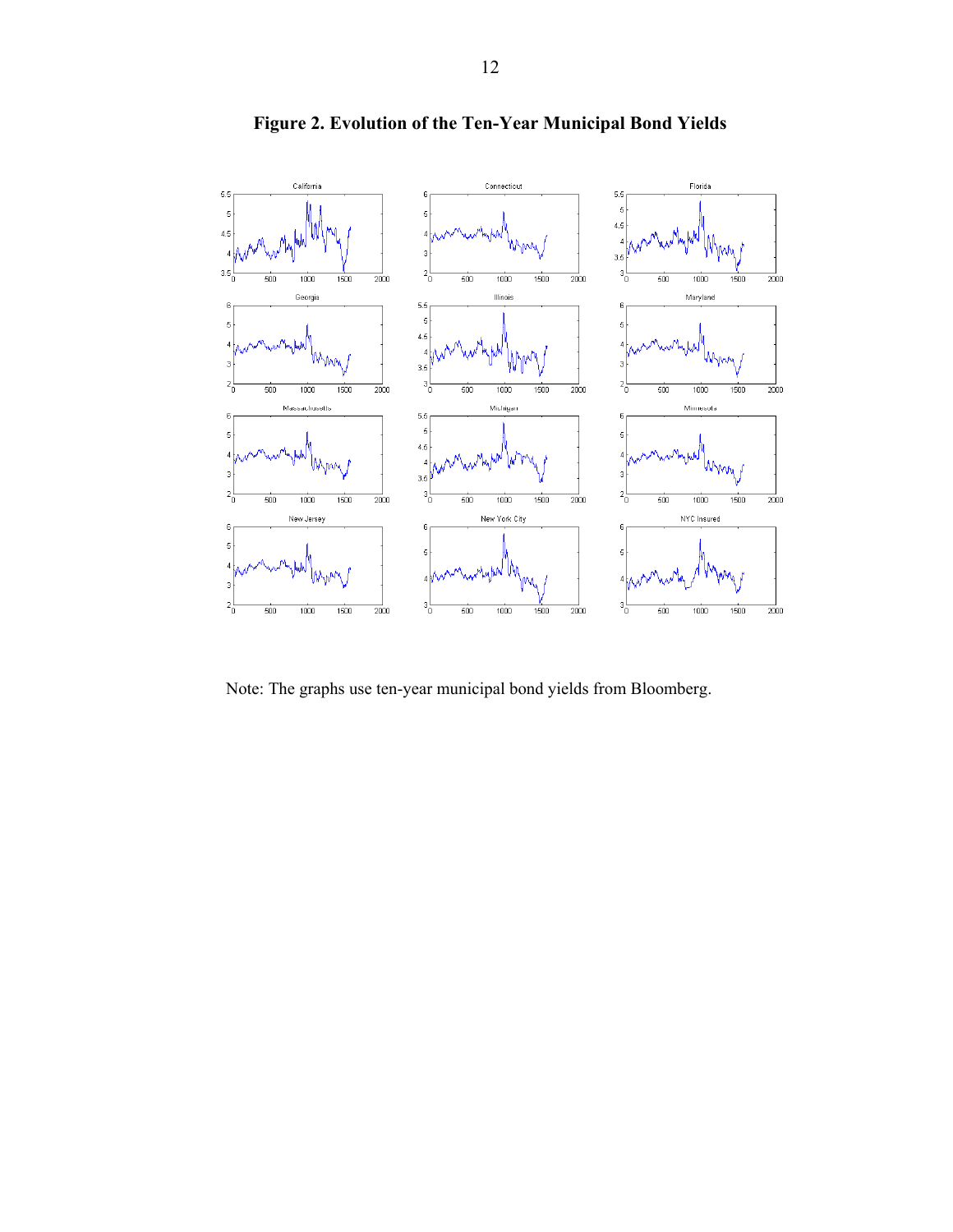

**Figure 3. Evolution of the Ten-Year Municipal Bond Yields** 

Note: The graphs use ten-year municipal bond yields from Bloomberg.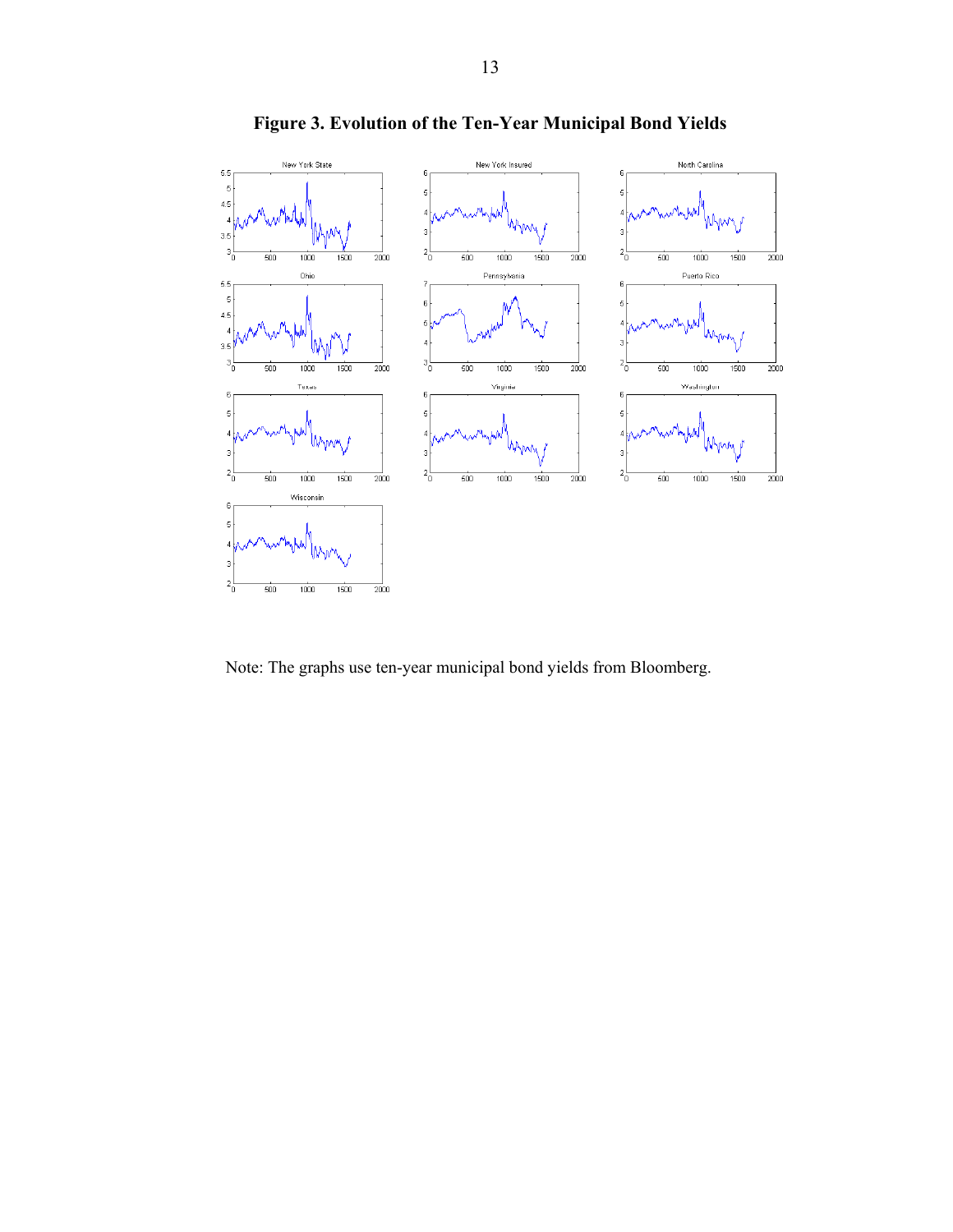

**Figure 4. Causality Test Statistics in the Frequency Domain from Municipal to Treasury Securities** 

Note: The solid line indicates the critical value of the test statistics at the 95 percent confidence level.





Note: The solid line indicates the critical value of the test statistics at the 95 percent confident level.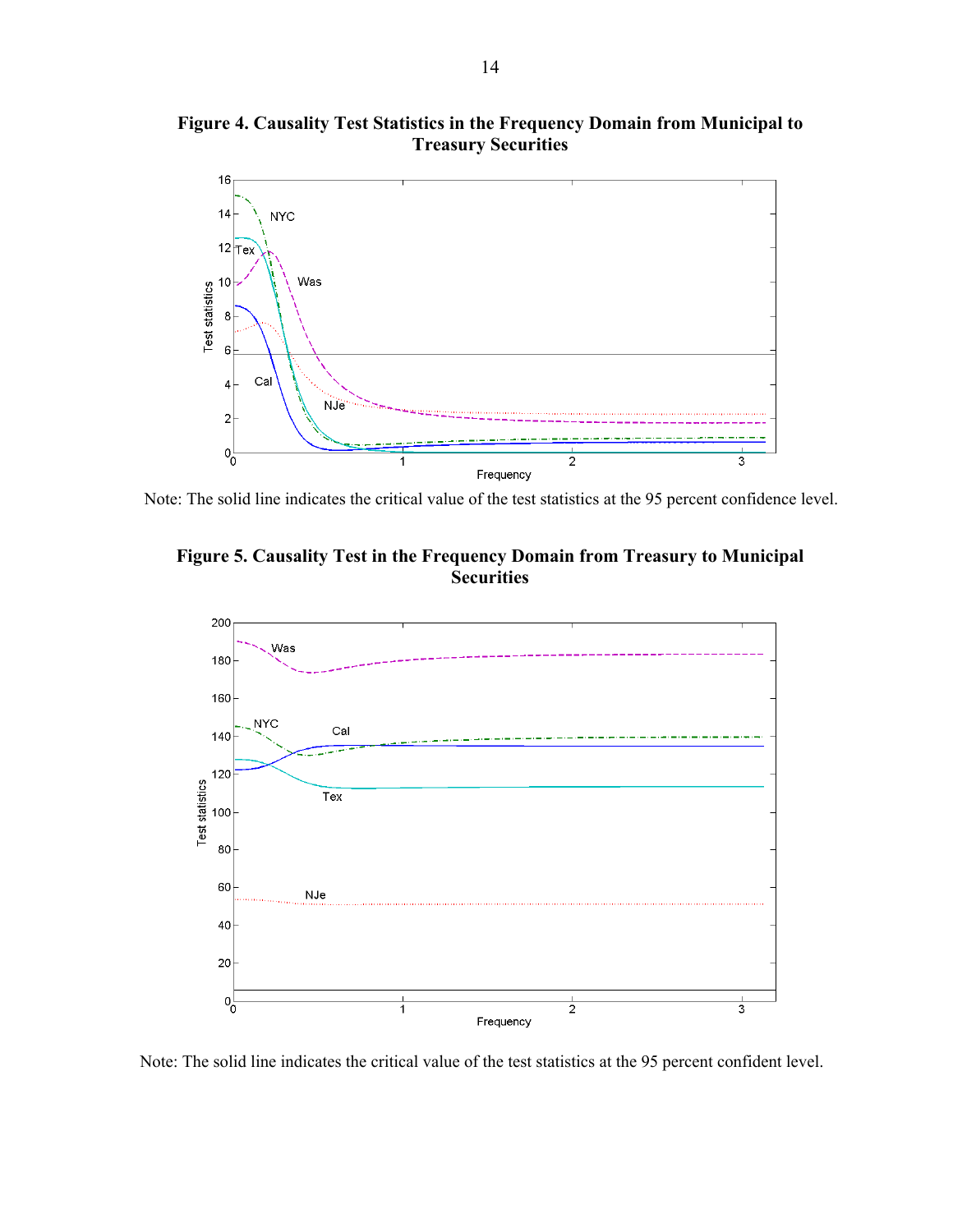| <b>Munis</b>       | $\sigma_{low}$ | $\sigma_{high}$ |
|--------------------|----------------|-----------------|
| California         | 0.1661         | 0.3647          |
| Connecticut        | 0.2053         | 0.4430          |
| Florida            | 0.1732         | 0.3996          |
| Georgia            | 0.1680         | 0.5047          |
| Illinois           | 0.1739         | 0.3709          |
| Maryland           | 0.1839         | 0.4677          |
| Massachusetts      | 0.1717         | 0.4457          |
| Michigan           | 0.1658         | 0.3277          |
| Minnesota          | 0.1663         | 0.4988          |
| New Jersey         | 0.1874         | 0.4222          |
| New York City      | 0.1266         | 0.5128          |
| <b>NYC</b> Insured | 0.1876         | 0.3786          |
| New York State     | 0.1602         | 0.4017          |
| North Carolina     | 0.1681         | 0.4926          |
| Ohio               | 0.1596         | 0.4093          |
| Pennsylvania       | 0.1755         | 0.3777          |
| Puerto Rico R.     | 0.5062         | 0.6068          |
| South Carolina     | 0.1691         | 0.4688          |
| Texas              | 0.1964         | 0.4261          |
| Virginia           | 0.1689         | 0.4910          |
| Washington         | 0.1755         | 0.4748          |
| Wisconsin          | 0.1743         | 0.4426          |

**Table 1. Volatility Before and After the Break Date** 

Note: *σlow*, *σhigh* are the standard deviations of municipal bond yields over respectively the "low" and "high" volatility subsample periods. The break date is set to August  $29<sup>th</sup>$ ,  $2008$  so as to maximize the increase in volatility between any two subsample periods.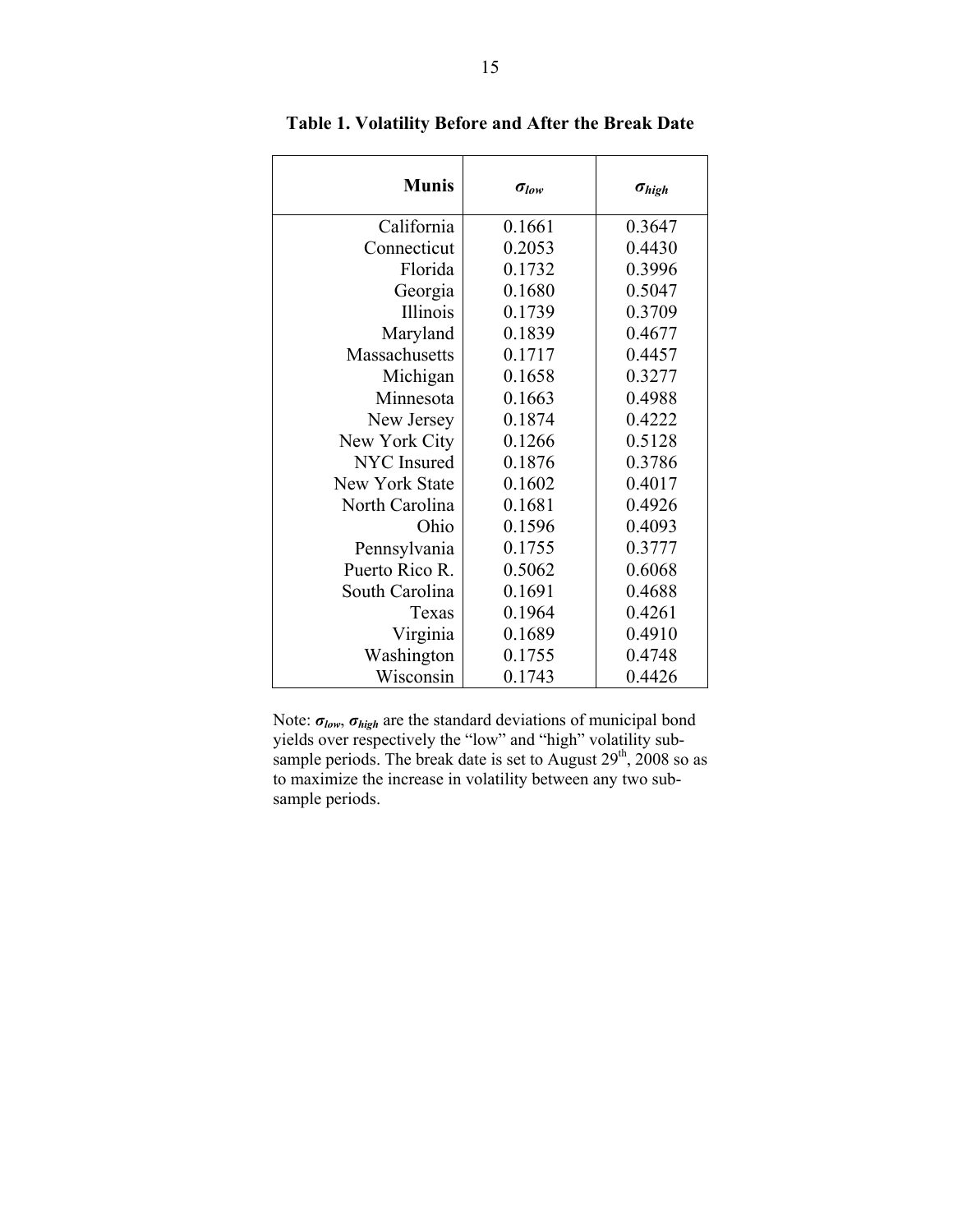# **Table 2. Forbes-Rigobon Test Statistics between Municipal Bond Yields**

|     | Con. | Flo.    | Geo.    | Ill.  | Mar.    | Mas.                                                                       | Mic.    | Min.    | Nje     | NYC.       | NYC I   | NYS.    | Nca.    | Ohi.                                                                                                                                    | Pen.    | <b>PRR</b> | Sca.    | Tex.    | Vir.    | Was.    | Wis.    |
|-----|------|---------|---------|-------|---------|----------------------------------------------------------------------------|---------|---------|---------|------------|---------|---------|---------|-----------------------------------------------------------------------------------------------------------------------------------------|---------|------------|---------|---------|---------|---------|---------|
| Cal | 6.30 | $-3.43$ | $-4.50$ | 0.20  | $-5.54$ | $-4.64$                                                                    | $-5.73$ | $-4.55$ | $-4.78$ | $-1.43$    | $-2.11$ | $-3.25$ | $-4.84$ | $-5.19$                                                                                                                                 | $-6.63$ | $-4.26$    | $-4.67$ | $-5.33$ | $-4.16$ | $-6.01$ | $-4.38$ |
|     | Con. | 11.65   | 9.14    | 11.98 | 9.62    | 8.56                                                                       | 14.94   | 8.64    | 11.17   | 9.10       | 11.12   | 13.76   | 9.39    | 8.53                                                                                                                                    | 11.75   | 9.04       | 9.10    | 10.42   | 9.30    | 8.08    | 8.07    |
|     |      | Flo.    | 2.51    | 11.07 | $-1.22$ | 5.70                                                                       | 1.97    | 3.65    | 3.40    | 1.95       | $-5.01$ | 4.15    | 2.68    | $-1.07$                                                                                                                                 | 4.10    | $-3.23$    | 1.83    | 2.03    | 3.27    | 2.37    | $-2.48$ |
|     |      |         | Geo.    | 12.10 | $-8.63$ | 3.66                                                                       | $-3.21$ | $-2.47$ | $-2.08$ | 3.02       | $-2.90$ | 0.69    | $-4.85$ | 0.75                                                                                                                                    | $-1.23$ | $-4.13$    | $-7.44$ | 1.90    | $-4.33$ | $-2.39$ | $-3.75$ |
|     |      |         |         | Ill.  | 8.56    | 9.71                                                                       | 8.58    | 6.55    | 12.61   | $-1.74$    | $-1.61$ | 15.15   | 12.34   | 11.06                                                                                                                                   | 15.38   | 3.44       | 9.22    | 9.82    | 9.39    | 10.98   | 7.91    |
|     |      |         |         |       | Mar.    | 5.73                                                                       | $-5.60$ | $-2.49$ | $-3.92$ | 1.45       | $-3.69$ | $-0.79$ | $-1.71$ | $-1.89$                                                                                                                                 | $-2.49$ | $-4.54$    | $-8.90$ | 0.18    | $-3.62$ | $-3.26$ | $-4.48$ |
|     |      |         |         |       |         | Mas.                                                                       | 1.94    | 4.26    | 5.71    | 1.22       | $-4.61$ | 3.12    | 4.26    | $-4.21$                                                                                                                                 | 1.27    | $-2.12$    | 2.63    | $-1.21$ | 5.02    | 3.37    | $-0.26$ |
|     |      |         |         |       |         |                                                                            | Mic.    | $-4.09$ | $-1.74$ | 1.60       | $-2.80$ | 2.62    | $-2.21$ | 1.05                                                                                                                                    | $-1.70$ | $-2.01$    | $-3.96$ | 2.64    | $-4.26$ | 1.94    | $-2.40$ |
|     |      |         |         |       |         |                                                                            |         | Min.    | 0.19    | 1.49       | $-3.55$ | 3.51    | 1.19    | 0.78                                                                                                                                    | 0.55    | $-2.96$    | $-2.19$ | 3.23    | $-1.48$ | 3.05    | $-0.65$ |
|     |      |         |         |       |         |                                                                            |         |         | Nje     | 4.92       | $-2.89$ | 3.39    | $-2.24$ | $\vert 0.56 \vert$                                                                                                                      | 0.73    | $-4.34$    | $-2.05$ | 3.00    | 0.33    | 0.86    | $-0.13$ |
|     |      |         |         |       |         |                                                                            |         |         |         | <b>NYC</b> | $-0.51$ | 3.43    | 3.12    | $-0.49$                                                                                                                                 | 4.85    | 2.27       | 1.48    | 0.87    | 1.07    | 1.61    | $-0.28$ |
|     |      |         |         |       |         |                                                                            |         |         |         |            | NYC I   | $-5.11$ | $-3.33$ | $-8.36$                                                                                                                                 | $-4.21$ | $-0.82$    | $-5.56$ | $-4.16$ | $-5.45$ | $-6.90$ | $-8.28$ |
|     |      |         |         |       |         |                                                                            |         |         |         |            |         | NYS.    | 0.09    | 0.37                                                                                                                                    | 2.83    | $-1.89$    | 0.67    | 2.66    | 2.13    | 0.80    | $-1.60$ |
|     |      |         |         |       |         |                                                                            |         |         |         |            |         |         | Nca.    | $-1.10$                                                                                                                                 | $-1.14$ | $-3.64$    | $-4.56$ | 2.15    | $-0.54$ | 0.30    | $-2.56$ |
|     |      |         |         |       |         |                                                                            |         |         |         |            |         |         |         | Ohi.                                                                                                                                    | $-0.75$ | $-2.87$    | $-0.61$ | $-3.22$ | 0.41    | $-1.22$ | $-5.61$ |
|     |      |         |         |       |         |                                                                            |         |         |         |            |         |         |         |                                                                                                                                         | Pen.    | $-3.55$    | 0.42    | 3.81    | 0.40    | 0.15    | $-0.07$ |
|     |      |         |         |       |         | indicates a significant negative spillover at 95 percent confidence level  |         |         |         |            |         |         |         |                                                                                                                                         |         | <b>PRR</b> | $-2.46$ | $-1.60$ | $-2.92$ | $-4.14$ | $-4.62$ |
|     |      |         |         |       |         | indicates a significant positive spill-over at 95 percent confidence level |         |         |         |            |         |         |         |                                                                                                                                         |         |            | Sca.    | $-0.14$ | $-6.82$ | $-1.28$ | $-2.86$ |
|     |      |         |         |       |         |                                                                            |         |         |         |            |         |         |         |                                                                                                                                         |         |            |         | Tex.    | 2.10    | 0.82    | $-3.95$ |
|     |      | Note:   |         |       |         |                                                                            |         |         |         |            |         |         |         | The twenty two municipal bond yields are filtered out by a VAR(2) and conditionned by the ten-year US bond yield and the S&P 500 return |         |            |         |         | Vir.    | 1.24    | $-0.56$ |
|     |      |         |         |       |         | The break date is set to August 29th, 2008.                                |         |         |         |            |         |         |         |                                                                                                                                         |         |            |         |         |         | Was.    | $-6.58$ |
|     |      |         |         |       |         |                                                                            |         |         |         |            |         |         |         |                                                                                                                                         |         |            |         |         |         |         | Wis.    |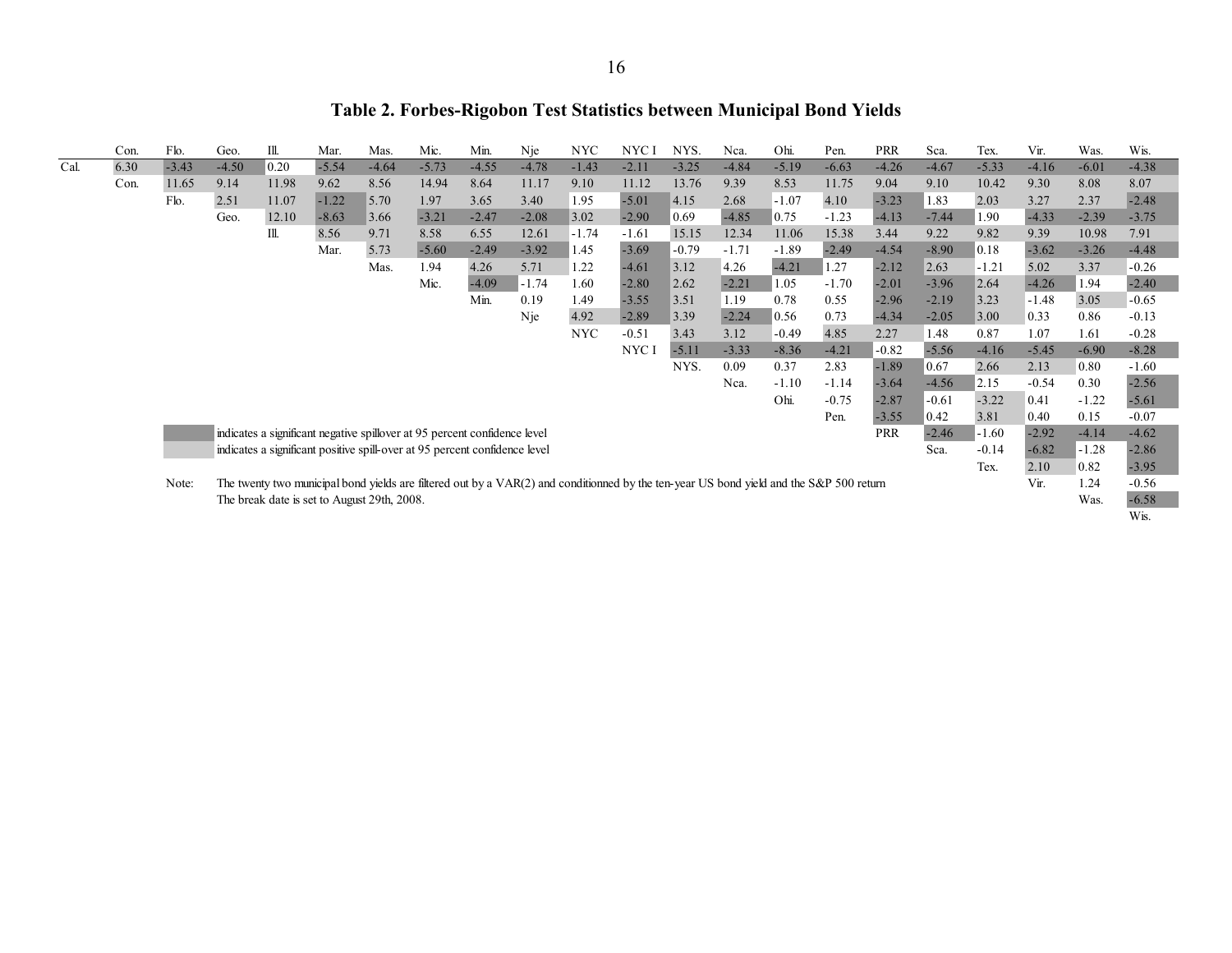**Table 3. Forbes-Rigobon Test Statistics between Municipal and Treasury Bond Yields** 

|                | Cal.    | Con.    | Flo. | Geo.    | III.    | Mar. | Mas.    | Mic.    | Min  | NJe. | NYC  | NYCI    | NYS.    | NCa.    | Ohi.    | Pen.    | PRR.    | <b>SCa</b> | Tex. | Vir.    | Was.            | Wis.    |
|----------------|---------|---------|------|---------|---------|------|---------|---------|------|------|------|---------|---------|---------|---------|---------|---------|------------|------|---------|-----------------|---------|
| $2$ lags       | $-1.09$ | $-0.78$ | 0.55 | $-0.03$ | $-0.46$ | 0.13 | $-0.51$ | $-0.25$ | 0.49 | 1.10 | . 79 | $-0.22$ | $-0.71$ | $-0.14$ | 0.11    | $-0.54$ | $-0.01$ | 0.39       | . 42 | $-0.85$ | .56             | $-0.51$ |
| $2$ lags+SP500 | $-0.78$ | $-0.11$ | 0.82 | 0.25    | $-0.23$ | 0.39 | $-0.28$ | $-0.08$ | 0.78 | 1.46 | .88  | 0.05    | $-0.51$ | 0.16    | 0.24    | $-0.24$ | 0.02    | 0.67       | 1.65 | $-0.59$ | 1.80            | $-0.26$ |
| 4 lags         | $-1.80$ | $-0.24$ | 0.31 | $-0.12$ | $-0.55$ | 0.02 | $-0.73$ | $-0.47$ | 0.32 | 0.81 | .55  | $-0.63$ | $-0.92$ | $-0.40$ | $-0.44$ | $-0.66$ | $-0.06$ | 0.13       | .06  | $-1.41$ | $\overline{22}$ | $-0.56$ |
| $4$ lags+SP500 | $-1.76$ | 0.07    | 0.31 | $-0.15$ | $-0.64$ | 0.04 | $-0.82$ | $-0.57$ | 0.33 | 0.76 | .62  | $-0.40$ | $-1.01$ | $-0.38$ | $-0.58$ | $-0.72$ | $-0.27$ | 0.03       | 1.05 | $-1.48$ | l.24            | $-0.64$ |

Note: The twenty two municipal bonds are filtered out by a VAR with either two or four lags and when indicated conditioned by S&P 500 returns. The break date is set to the  $29<sup>th</sup>$  August, 2008.